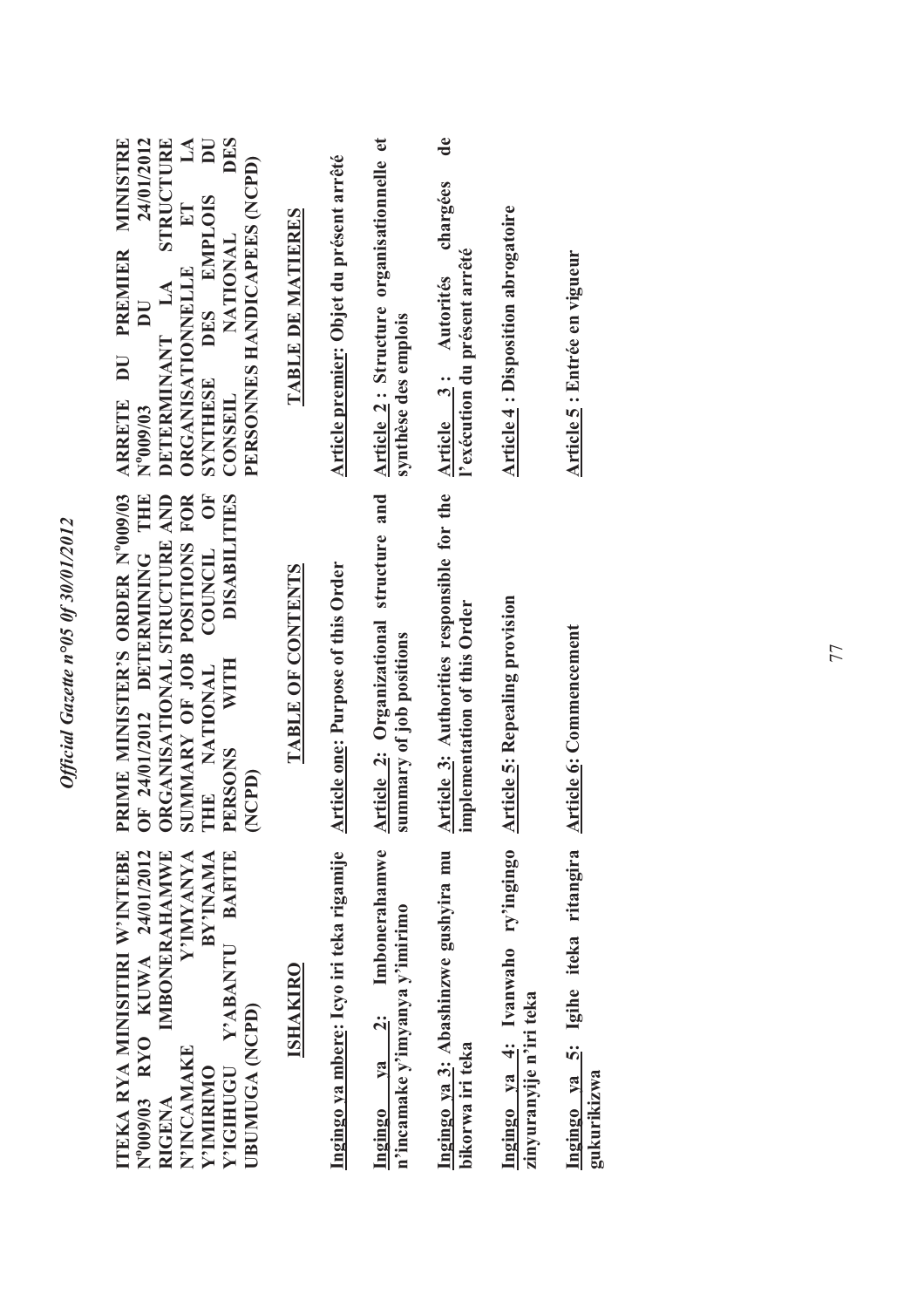| Y'IMIRIMO BY'INAMA Y'IGIHUGU<br>ITEKA RYA MINISITIRI W'INTEBE<br>RYO KUWA 24/01/2012<br><b>IMBONERAHAMWE</b><br>Y'IMYANYA<br>UBUMUGA<br><b>BAFITE</b><br><b>N'INCAMAKE</b><br>Y'ABANTU<br>$N^{9}009/03$<br>RIGENA<br>(NCPD) | RIME MINISTER'S ORDER Nº 009/03<br><b>THE</b><br><b>DF</b><br><b>DISABILITIES</b><br>RGANISATIONAL STRUCTURE AND<br>SUMMARY OF JOB POSITIONS FOR<br>COUNCIL<br>OF 24/01/2012 DETERMINING<br><b>WITH</b><br>THE NATIONAL<br><b>PERSONS</b><br>(NCPD)<br>E<br>$\ddot{\bullet}$ | <b>DES</b><br>MINISTRE<br>24/01/2012<br>STRUCTURE<br>$\mathbf{L}\mathbf{A}$<br>$\overline{\mathbf{D}}$<br>PERSONNES HANDICAPEES (NCPD)<br>DES EMPLOIS<br>ET<br>NATIONAL<br><b>PREMIER</b><br><b>ORGANISATIONNELLE</b><br>$L\mathbf{A}$<br>$\mathbf{U}$<br>DETERMINANT<br>$\overline{\mathbf{D}}$<br>SYNTHESE<br>CONSEIL<br><b>ARRETE</b><br>$N^{0}000^{0}N$ |
|-----------------------------------------------------------------------------------------------------------------------------------------------------------------------------------------------------------------------------|------------------------------------------------------------------------------------------------------------------------------------------------------------------------------------------------------------------------------------------------------------------------------|-------------------------------------------------------------------------------------------------------------------------------------------------------------------------------------------------------------------------------------------------------------------------------------------------------------------------------------------------------------|
| Minisitiri w'Intebe;                                                                                                                                                                                                        | The Prime Minister;                                                                                                                                                                                                                                                          | Le Premier Ministre;                                                                                                                                                                                                                                                                                                                                        |
| Kamena 2003 nk'uko ryavuguruwe<br>Nshinga rya<br>kugeza ubu, cyane cyane mu ngingo zaryo<br>Repubulika y'u Rwanda ryo kuwa 04<br>iya 118, iya 119, iya 121, iya 176 n'iya<br>Ashingiye ku Itegeko<br>201;                   | Pursuant to the Constitution of the Republic<br>of Rwanda of 04 June 2003 as amended to<br>date, especially in Articles 118, 119, 121,<br>176 and 201;                                                                                                                       | Vu la Constitution de la République du<br>Rwanda du 04 juin 2003, telle que révisée à<br>ce jour, spécialement en ses articles 118,<br>119, 121, 176 et 201;                                                                                                                                                                                                |
| Ashingiye ku Itegeko n°03/2011 ryo kuwa<br>bafite Ubumuga; cyane cyane mu ngingo<br>imikorere y'Inama y'Igihugu y'Abantu<br>10/02/2011 rigena inshingano, imiterere n'<br>zaryo iya 4, iya 7, iya 8 n'iya 10;               | and functioning of the National Council of<br>determining the responsibilities, organization<br>the Persons with Disabilities; especially in<br>Pursuant to Law n° 03/2011 of 10/02/2011<br>Articles $4, 7, 8$ , and 10;                                                     | organisation et<br>fonctionnement du Conseil National des<br>Personnes Handicapées; spécialement en ses<br>du 10/02/2011<br>mission,<br>03/2011<br>Articles 4, 7, 8, et 10;<br>Vu la Loi n°<br>déterminant la                                                                                                                                               |
| Ashingiye ku Itegeko n°22/2002 ryo kuwa<br>09/07/2002 rishyiraho Sitati rusange<br>igenga Abakozi ba Leta n'Inzego<br>z'Imirimo ya Leta cyane cyane mu<br>ngingo zaryo iya mbere, iya 2 n'iya 17;                           | Pursuant to the Law $n^{\circ}22/2002$ of<br>09/07/2002 on General Statutes for Rwanda<br>Public Service; especially in its Articles one,<br>2 and 17;                                                                                                                       | Vu la Loi nº 22/2002 du 09/07/2002 portant<br>Statut Général de la Fonction Publique<br>Rwandaise; spécialement en ses articles<br>premier, 2 et 17;                                                                                                                                                                                                        |
| n'Umurimo;                                                                                                                                                                                                                  | Bisabwe na Minisitiri w'Abakozi ba Leta On proposal by the Minister of Public<br>Service and Labour;                                                                                                                                                                         | Sur proposition du Ministre de la Fonction<br>Publique et du Travail;                                                                                                                                                                                                                                                                                       |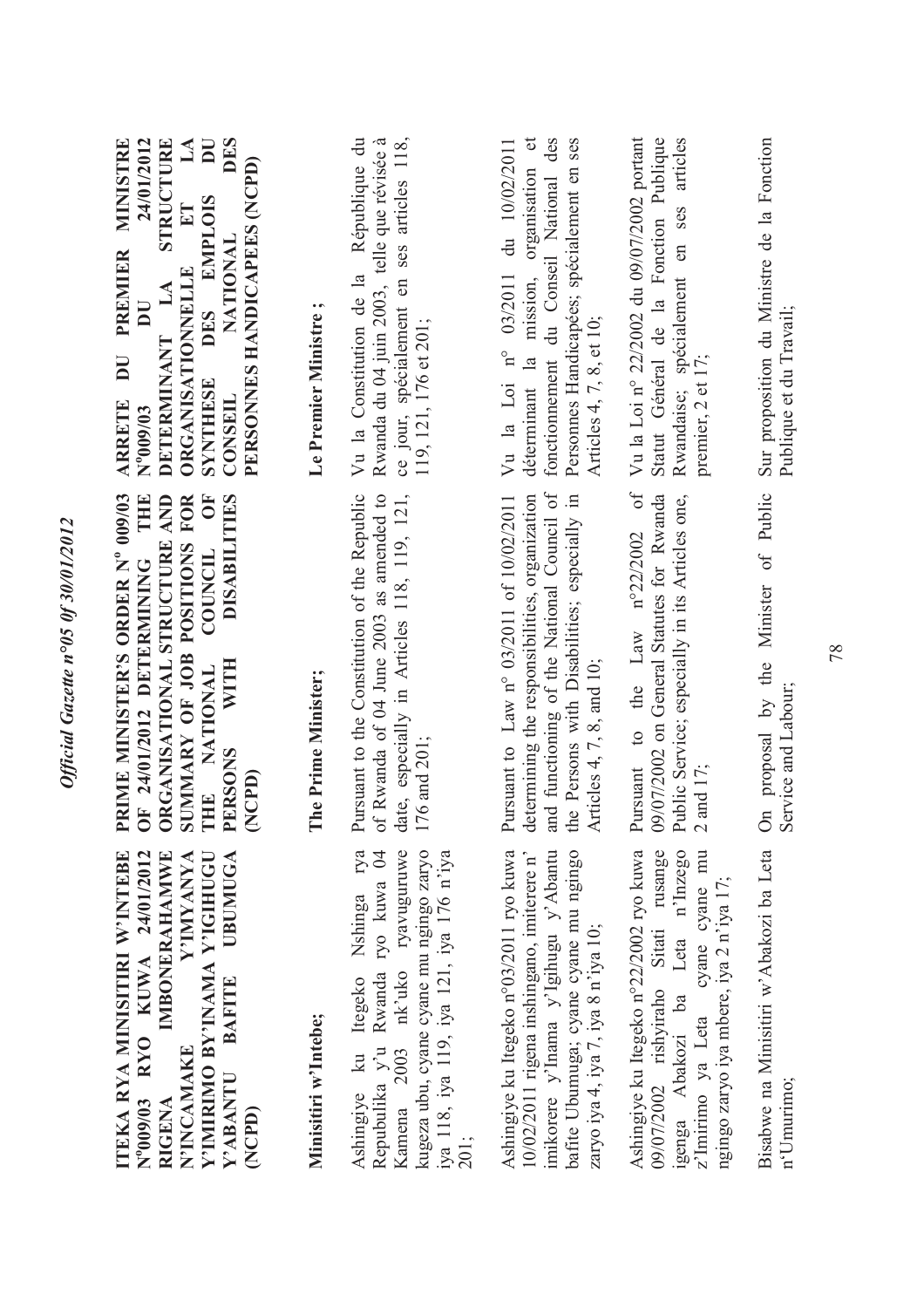| Après examen et adoption par le Conseil des<br>Ministres en sa séance du 07/12/2011                          | <b>ARRETE:</b>        | Article premier: Objet du présent arrêté | présent arrêté détermine la structure<br>organisationnelle et la synthèse des emplois<br>Personnes<br>des<br>du Conseil National<br>Handicapées (NCPD).<br>$\mathbb{R}$ | Article 2: Structure organisationnelle et<br>synthèse des emplois                    | La structure organisationnelle et la synthèse<br>des<br>sont<br>respectivement en annexes I et II du présent<br>National<br>(NCPD)<br>des emplois du Conseil<br>Personnes Handicapées<br>arrêté. | de<br>chargées<br>l'exécution du présent arrêté<br>Autorités<br>Article 3: | Le Ministre de la Fonction Publique et du<br>Travail, le Ministre de l'Administration<br>Planification Economique sont chargés de<br>Locale et le Ministre des Finances et de la<br>l'exécution du présent arrêté. |
|--------------------------------------------------------------------------------------------------------------|-----------------------|------------------------------------------|-------------------------------------------------------------------------------------------------------------------------------------------------------------------------|--------------------------------------------------------------------------------------|--------------------------------------------------------------------------------------------------------------------------------------------------------------------------------------------------|----------------------------------------------------------------------------|--------------------------------------------------------------------------------------------------------------------------------------------------------------------------------------------------------------------|
| the<br>$\tilde{\mathcal{S}}$<br>and approval<br>Cabinet in its session of 07/12/2011.<br>After consideration | <b>HEREBY ORDERS:</b> | Article One: Purpose of this Order       | This Order shall determine the organizational<br>structure and the summary of job positions of<br>the National Council of Persons with<br>Disabilities (NCPD).          | and<br>Article 2: Organizational structure<br>summary of job positions               | and the<br>Council of Persons with Disabilities (NCPD)<br>are respectively in annexes I and II of this<br>summary of job positions for the National<br>The Organizational structure<br>Order.    | Article 3: Authorities responsible for the<br>implementation of this Order | The Minister of Public Service and Labour,<br>the Minister of Local Government and the<br>Minister of Finance and Economic Planning<br>are entrusted with the implementation of this<br>Order                      |
| Inama y'Abaminisitiri yateranye kuwa<br>$\overline{a}$<br>kubisuzuma<br>imaze<br>07/12/2011<br>kubyemeza.    | ATEGETSE:             | Ingingo ya mbere: Icyo iri teka rigamije | imbonerahamwe<br>$y'$ imirimo<br>y'Igihugu y'Abantu bafite<br>y'imyanya<br>rigena<br>Ubumuga (NCPD).<br>n'incamake<br>teka<br>by'Inama<br>İri                           | Imbonerahamwe<br>n'incamake y'imyanya y'imirimo<br>$\frac{2}{3}$<br>$V$ a<br>Ingingo | Imbonerahamwe n'incamake y'imyanya<br>y'imirimo by'Inama y'Igihugu y'Abantu<br>bafite Ubumuga (NCPD) biri ku mugereka<br>wa I n'uwa II y'iri teka.                                               | Ingingo ya 3: Abashinzwe kubahiriza<br>iri teka                            | Minisitiri w'Abakozi ba Leta n'Umurimo,<br>w'Ubutegetsi bw'Igihugu na<br>n'Igenamigambi<br>bashinzwe kubahiriza iri teka.<br>w'Imari<br>Minisitiri<br>Minisitiri                                                   |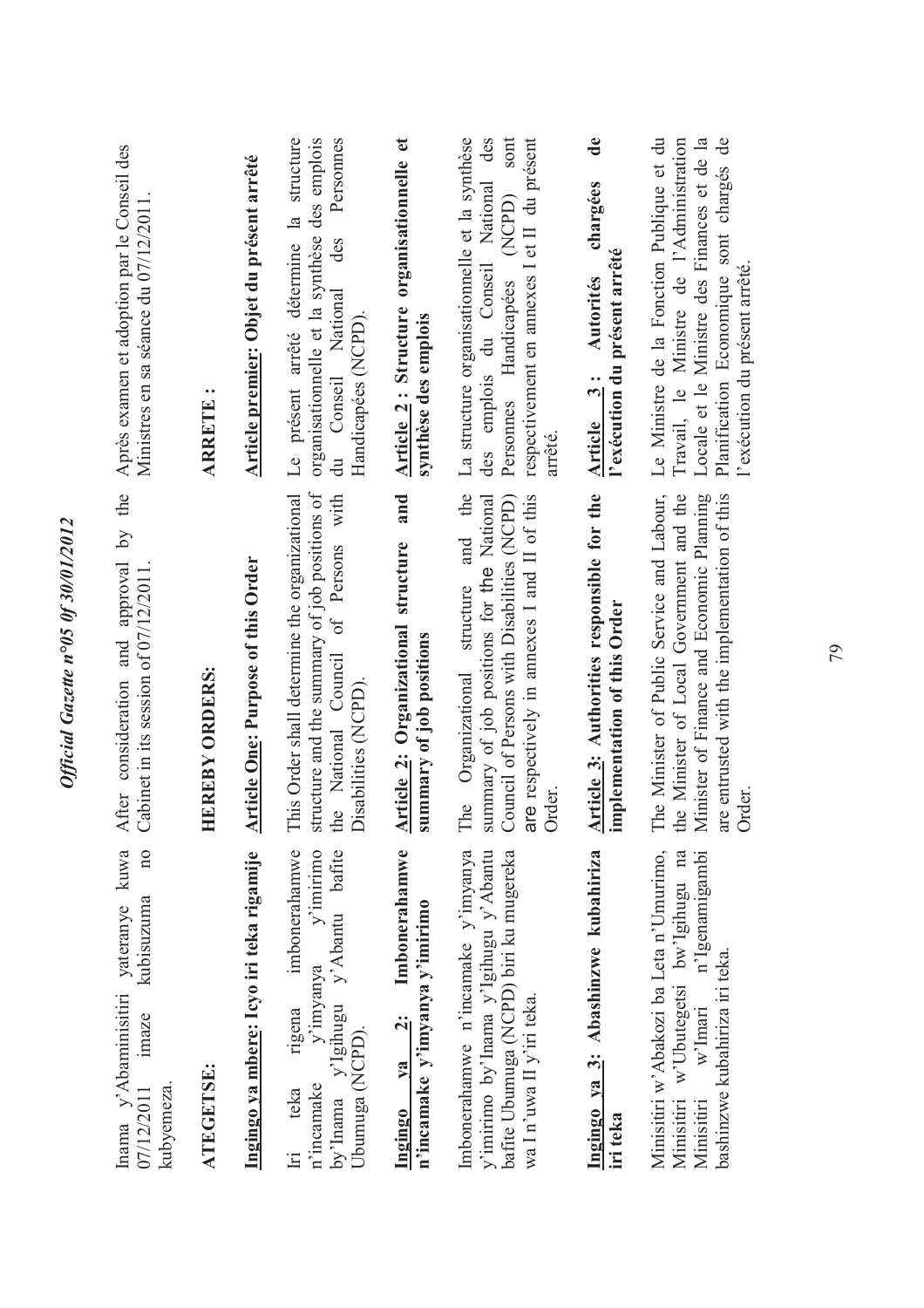| ry'ingingo<br>Ivanwaho<br>zinyuranye n'iri teka<br>Ingingo va 4:                                          | <b>Article 4: Repealing provision</b>                                                                                    | <b>Article 4: Disposition abrogatoire</b>                                                                             |
|-----------------------------------------------------------------------------------------------------------|--------------------------------------------------------------------------------------------------------------------------|-----------------------------------------------------------------------------------------------------------------------|
| Ingingo z'amateka abanziriza iri kandi<br>zinyuranyije naryo zivanyweho.                                  | All prior provisions contrary to this Order<br>are hereby repealed.                                                      | antérieures contraires au présent arrêté sont<br>réglementaires<br>dispositions<br>les<br>abrogées.<br>Toutes         |
| Ingingo ya 5: Igihe iteka ritangira<br>gukurikizwa                                                        | Article 5: Commencement                                                                                                  | Article 5 : Entrée en vigueur                                                                                         |
| Iri teka ritangira gukurikizwa ku munsi<br>ritangarijweho mu Igazeti ya Leta ya<br>Repubulika y'u Rwanda. | This Order shall come into force on the date<br>of its publication in the Official Gazette of<br>the Republic of Rwanda. | Le présent arrêté entre en vigueur le jour de<br>de la<br>sa publication au Journal Officiel<br>République du Rwanda. |
| Kigali, kuwa 24/01/2012                                                                                   | Kigali, on 24/01/2012                                                                                                    | Kigali, le 24/01/2012                                                                                                 |
| HABUMUREMYI Pierre Damien<br>Minisitiri w'Intebe<br>(se)                                                  | HABUMUREMYI Pierre Damien<br>Prime Minister<br>$(s\hat{e})$                                                              | HABUMUREMYI Pierre Damien<br>Premier Ministre<br>$(s\acute{e})$                                                       |
| Minisitiri w'Abakozi ba Leta n'Umurimo<br><b>MUREKEZI Anastase</b><br>(sé)                                | Minister of Public Service and Labour<br><b>MUREKEZI Anastase</b><br>$(s\hat{e})$                                        | Ministre de la Fonction Publique et du<br><b>MUREKEZI Anastase</b><br><b>Travai</b><br>(sé)                           |
| Bibonywe kandi bishyizweho Ikirango<br>cya Repubulika:                                                    | Seal of the<br>with the<br>sealed<br>Seen and<br>Republic:                                                               | Vu et scellé du Sceau de la République :                                                                              |
| Minisitiri w'Ubutabera/Intumwa Nkuru ya<br>KARUGARAMA Tharcisse<br>Leta<br>$(s\acute{e})$                 | Minister of Justice/Attorney General<br>KARUGARAMA Tharcisse<br>$(s\hat{e})$                                             | Ministre de la Justice/Garde des Sceaux<br><b>KARUGARAMA Tharcisse</b><br>(sé)                                        |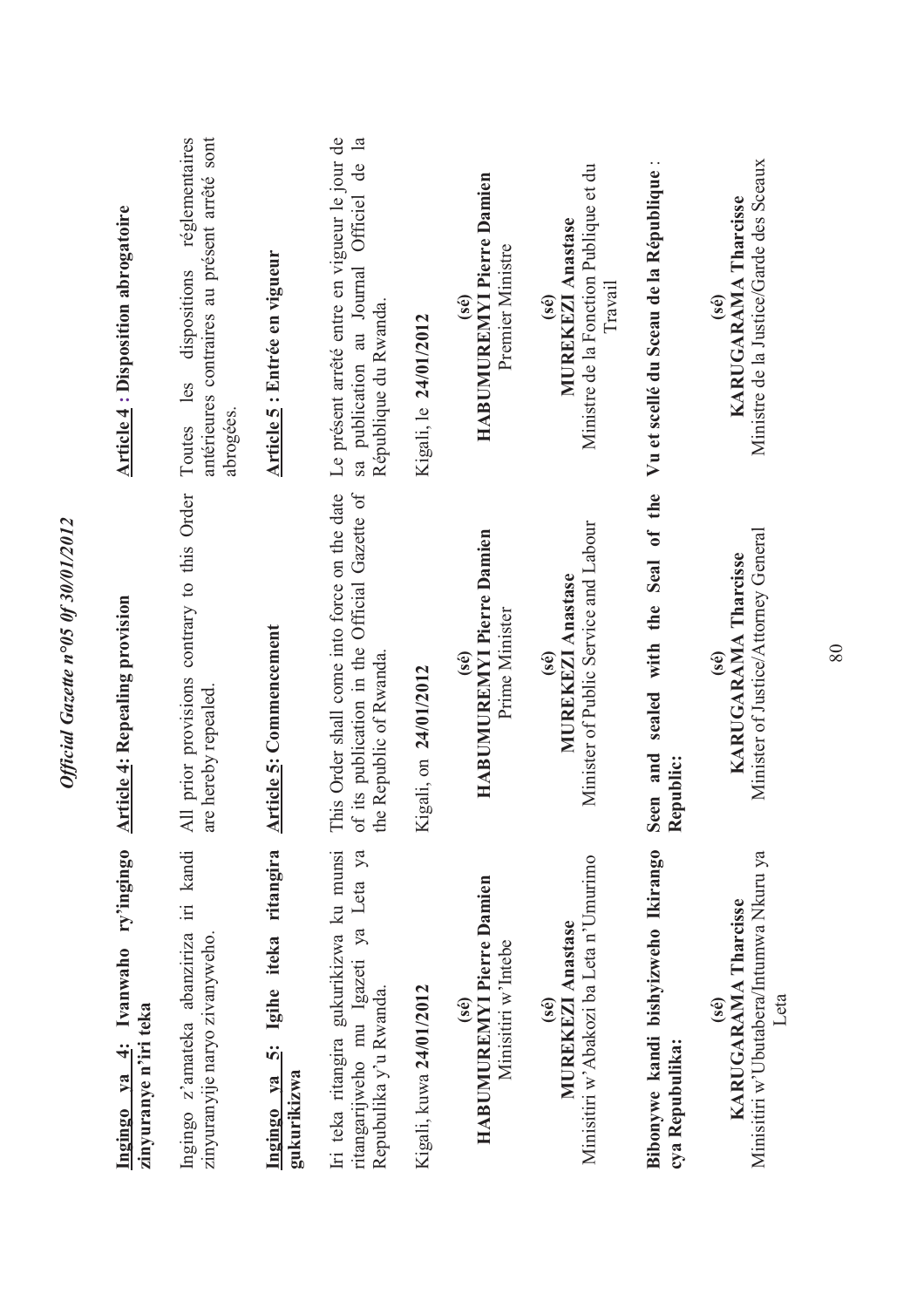|                                                                                                                                                                                                  | STRUCTURE                                                                | ET LA                                                                     |                                                                      | <b>PERSONNES</b>                      |                            |
|--------------------------------------------------------------------------------------------------------------------------------------------------------------------------------------------------|--------------------------------------------------------------------------|---------------------------------------------------------------------------|----------------------------------------------------------------------|---------------------------------------|----------------------------|
| <b>JMUGEREKA WA I W' ITEKA RYA   ANNEX   I TO PRIME MINISTER'S   ANNEXE I A L'ARRETE DU PREMIER</b><br>MINISITIRI W'INTEBE N°009/03 ORDER N°009/03 OF 24/01/2012 MINISTRE N°009/03 DU 24/01/2012 | RYO KUWA 24/01/2012 RIGENA DETERMINING THE ORGANISATIONAL DETERMINANT LA | IMBONERAHAMWE N'INCAMAKE STRUCTURE AND SUMMARY OF JOB   ORGANISATIONNELLE | Y'IMIRIMO POSITIONS FOR THE NATIONAL SYNTHESE DES EMPLOIS DU CONSEIL | DES                                   | HANDICAPEES (NCPD)         |
|                                                                                                                                                                                                  |                                                                          |                                                                           |                                                                      |                                       |                            |
|                                                                                                                                                                                                  |                                                                          |                                                                           |                                                                      | PERSONS WITH NATIONAL                 |                            |
|                                                                                                                                                                                                  |                                                                          |                                                                           |                                                                      |                                       |                            |
|                                                                                                                                                                                                  |                                                                          |                                                                           |                                                                      | UF <sub></sub>                        | <b>DISABILITIES (NCPD)</b> |
|                                                                                                                                                                                                  |                                                                          |                                                                           |                                                                      |                                       |                            |
|                                                                                                                                                                                                  |                                                                          |                                                                           |                                                                      |                                       |                            |
|                                                                                                                                                                                                  |                                                                          |                                                                           |                                                                      |                                       |                            |
|                                                                                                                                                                                                  |                                                                          |                                                                           | Y'IMYANYA                                                            | BY'INAMA Y'IGIHUGU Y'ABANTU   COUNCIL | BAFITE UBUMUGA (NCPD)      |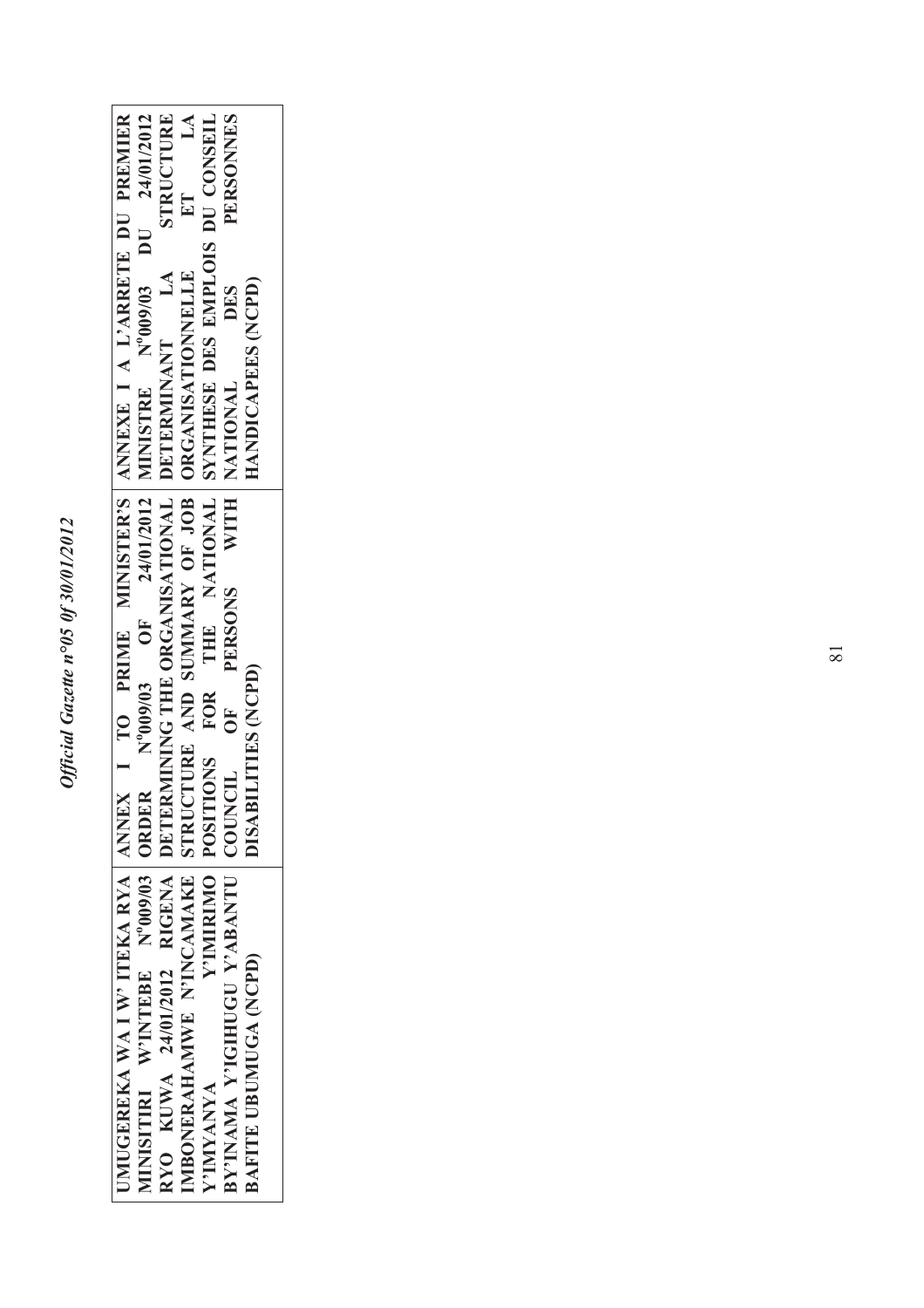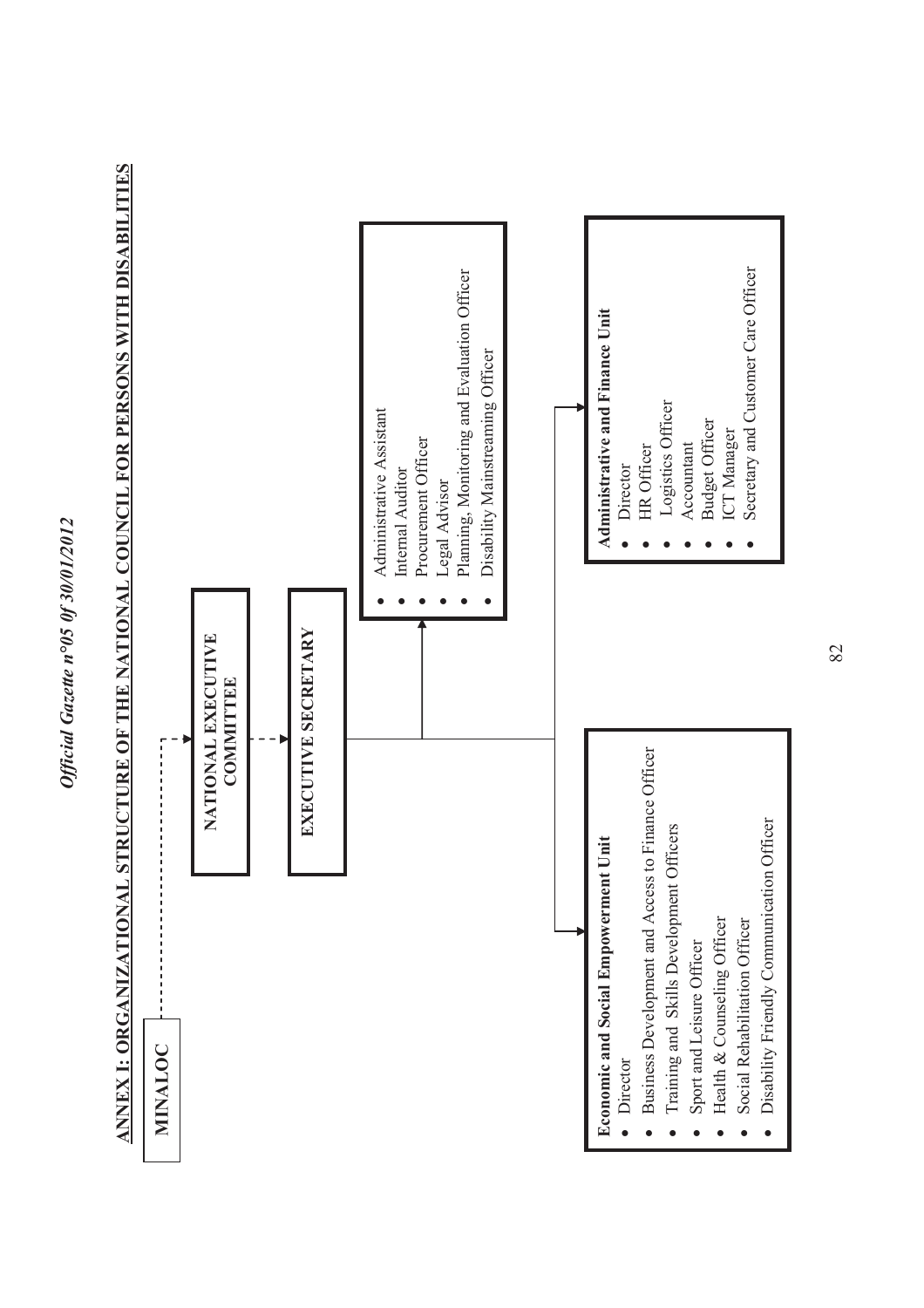|                                                                                      |                                                                                      | STRUCTURE                                                                  | ET LA                                                          |                                                                      | PERSONNES                            |                                             |        |
|--------------------------------------------------------------------------------------|--------------------------------------------------------------------------------------|----------------------------------------------------------------------------|----------------------------------------------------------------|----------------------------------------------------------------------|--------------------------------------|---------------------------------------------|--------|
| UMUGEREKA WA II W' ITEKA ANNEX II TO PRIME MINISTER'S ANNEXE II DE ARRETE DU PREMIER | RYA MINISITIRI W'INTEBE ORDER Nº009/03 OF 24/01/2012 MINISTRE Nº009/03 DU 24/01/2012 | N°009/03 RYO KUWA 24/01/2012 DETERMINING THE ORGANISATIONAL DETERMINANT LA | IMBONERAHAMWE STRUCTURE AND SUMMARY OF JOB   ORGANISATIONNELLE | Y'IMYANYA POSITIONS FOR THE NATIONAL SYNTHESE DES EMPLOIS DU CONSEIL | <b>DES</b>                           | HANDICAPEES (NCPD)                          |        |
|                                                                                      |                                                                                      |                                                                            |                                                                |                                                                      |                                      |                                             |        |
|                                                                                      |                                                                                      |                                                                            |                                                                |                                                                      | PERSONS WITH NATIONAL                |                                             |        |
|                                                                                      |                                                                                      |                                                                            |                                                                |                                                                      |                                      |                                             |        |
|                                                                                      |                                                                                      |                                                                            |                                                                |                                                                      | OF <sub></sub>                       | Y'ABANTU BAFITE UBUMUGA DISABILITIES (NCPD) |        |
|                                                                                      |                                                                                      |                                                                            |                                                                |                                                                      |                                      |                                             |        |
|                                                                                      |                                                                                      |                                                                            |                                                                |                                                                      |                                      |                                             |        |
|                                                                                      |                                                                                      |                                                                            |                                                                |                                                                      |                                      |                                             |        |
|                                                                                      |                                                                                      |                                                                            | RIGENA                                                         | N'INCAMAKE                                                           | Y'IMIRIMO BY'INAMA Y'IGIHUGU COUNCIL |                                             | (NCPD) |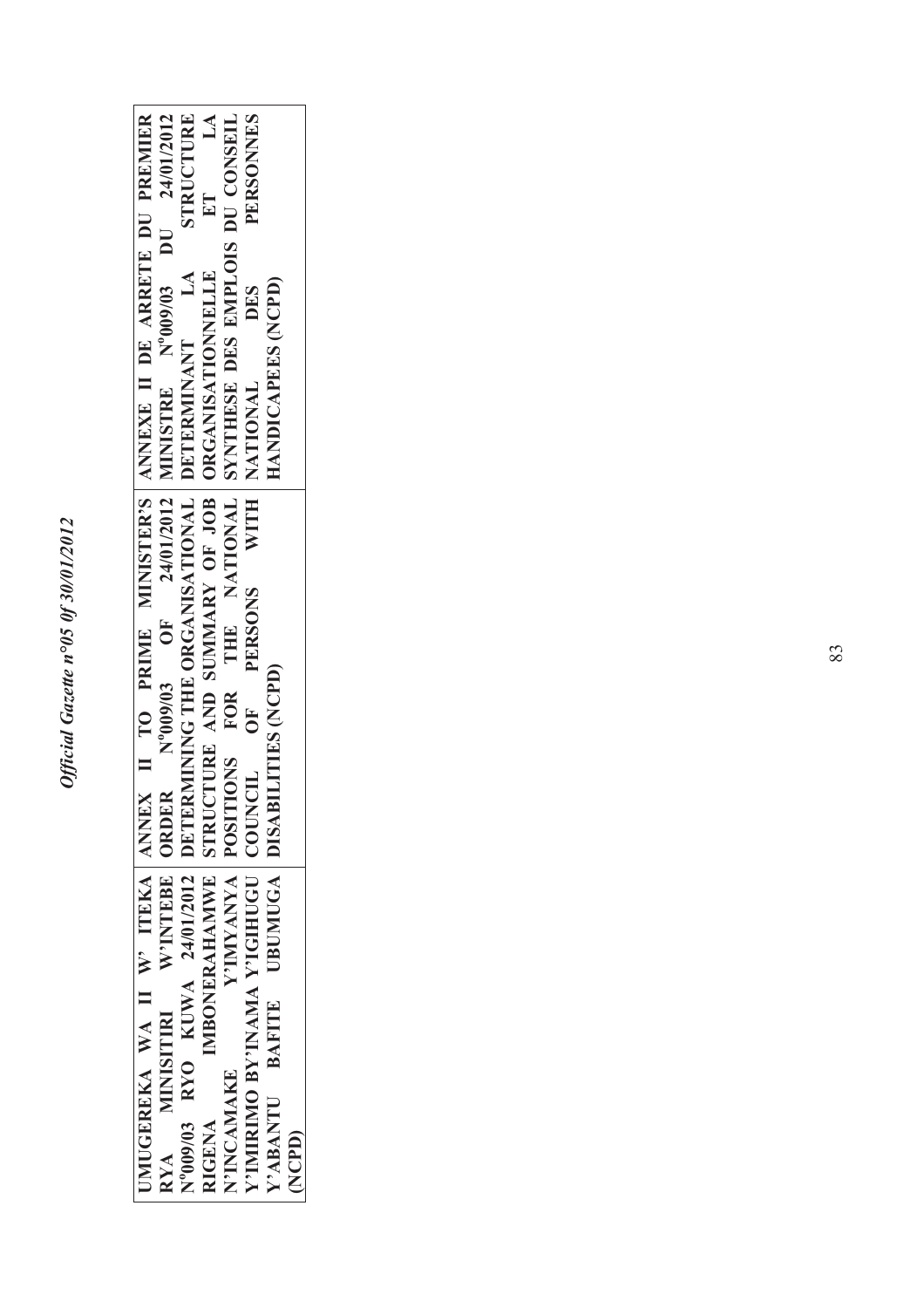## ANNEX II : SUMMARY OF JOB POSITIONS OF THE NATIONAL COUNCIL FOR PERSONS WITH DISABILITIES **ANNEX II : SUMMARY OF JOB POSITIONS OF THE NATIONAL COUNCIL FOR PERSONS WITH DISABILITIES**

| <b>Office/Unit</b>                            | <b>Job Positions</b>                              | <b>Job Title</b>                                      | Positions        |
|-----------------------------------------------|---------------------------------------------------|-------------------------------------------------------|------------------|
| Office of the Executive<br>Secretary          | Executive Secretary                               | Executive Secretary                                   |                  |
|                                               | Administrative Assistant                          | Administrative Assistant                              |                  |
|                                               | Internal Auditor                                  | Internal Auditor Officer                              |                  |
|                                               | Procurement                                       | Procurement Officer                                   |                  |
|                                               | Legal Affairs                                     | Legal Affairs Officer                                 |                  |
|                                               | Planning, M&E                                     | Planning, M&E Officer                                 |                  |
|                                               | Disability Mainstreamining                        | Disability Mainstreamining Officer                    |                  |
|                                               | Sub Total                                         |                                                       | ᡕ                |
| <b>Economic and Social</b><br>Empowement Unit | Unit<br>Director of                               | Director of Economic and Social Empowement<br>Unit    |                  |
|                                               | evelopment and Access to<br>Business D<br>Finance | Business Development and Access to Finance<br>Officer |                  |
|                                               | Training and Skills Development                   | Training and Skills Development Officer               | $\mathrel{\sim}$ |
|                                               | Sport and Leisure                                 | Sport and Leisure Officer                             |                  |
|                                               | Health & Counseling                               | Health & Counseling Officer                           |                  |
|                                               | Social Rehabilitation                             | Social Rehabilitation Officer                         |                  |
|                                               | Disability Friendly Communication                 | Disability Friendly Communication Officer             |                  |

84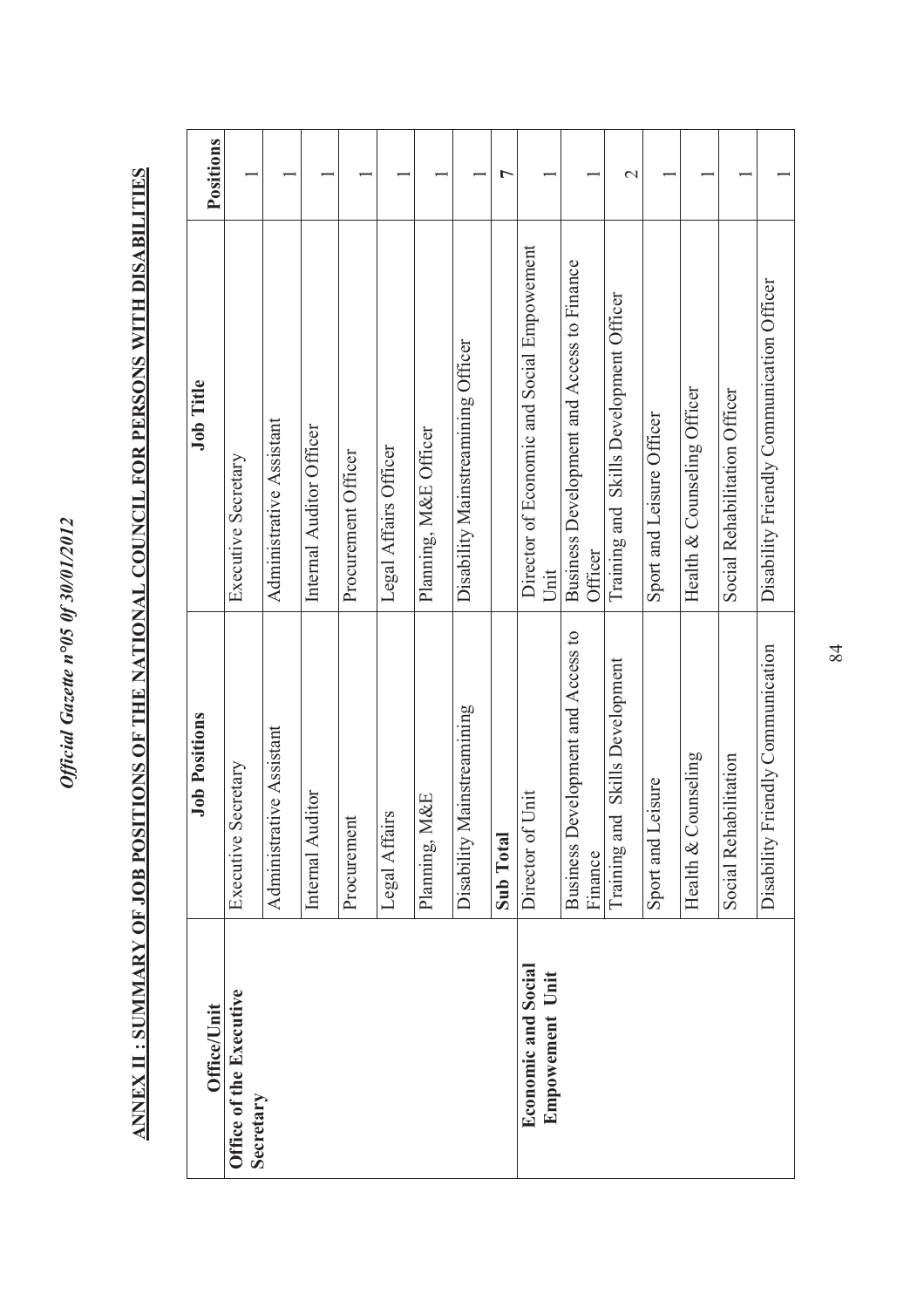|                                           | <b>Sub Total</b>                 |                                             | ∝  |
|-------------------------------------------|----------------------------------|---------------------------------------------|----|
| <b>Administrative and Finance</b><br>Unit | Unit<br>Director of              | Director of Administrative and Finance Unit |    |
|                                           | Accountant                       | Accountant Officer                          |    |
|                                           | <b>Budget</b>                    | <b>Budget Officer</b>                       |    |
|                                           | Human Resources                  | Human Resources Officer                     |    |
|                                           | Logistics                        | Logistics Officer                           |    |
|                                           | Database & ICT                   | Database & ICT Officer                      |    |
|                                           | & Customer Care<br>Secretary     | Secretary & Customer Care Officer           |    |
|                                           | Sub Total                        |                                             |    |
|                                           | <b>L TOTAL</b><br><b>GENERAI</b> |                                             | 22 |
|                                           |                                  |                                             |    |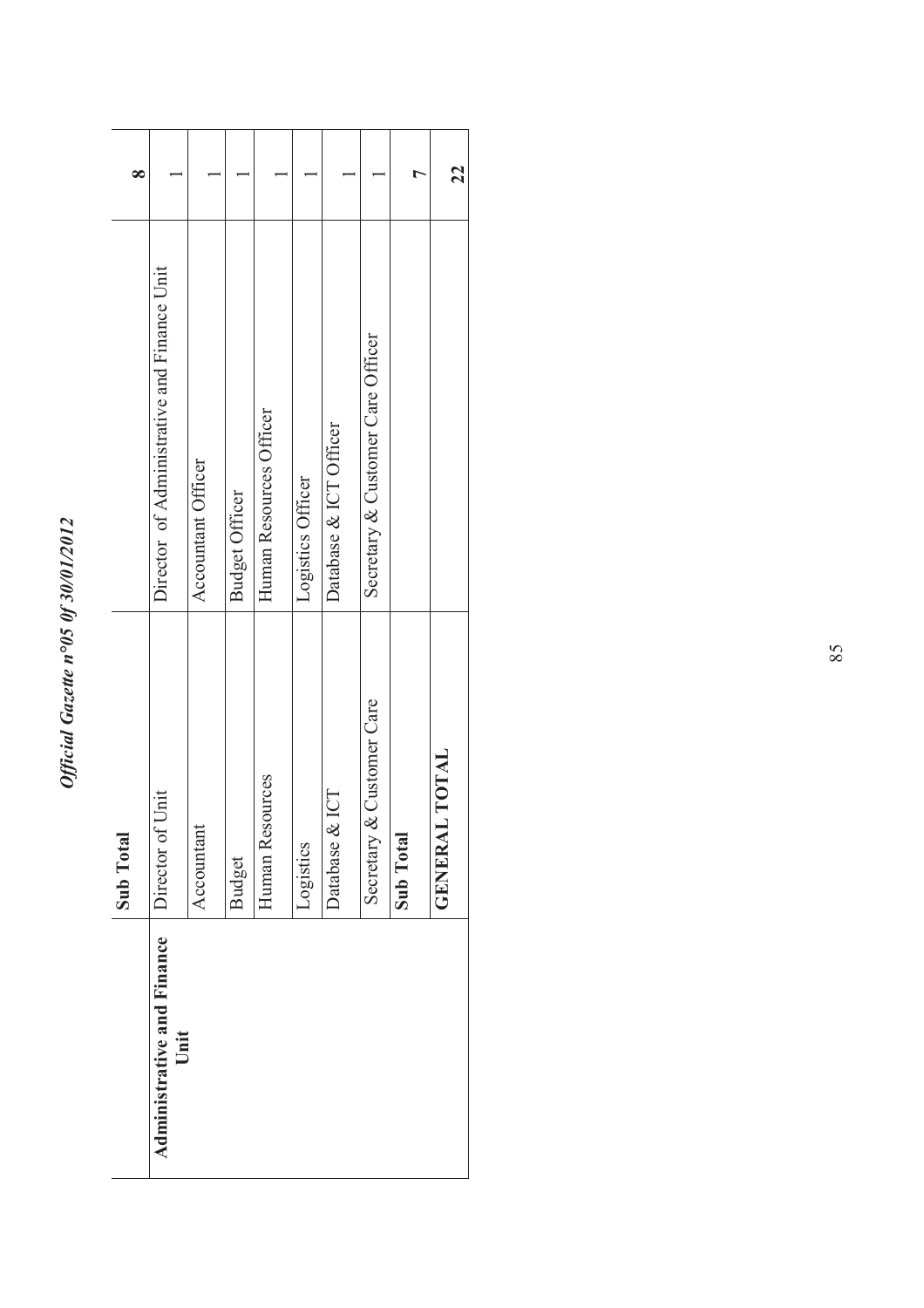| Position             | S |                                                                                                                                                                                                                                                                                                                                                  |                                                                                                                                |                                                                                    |                                                                                            |                                                                            |                                                                                                                                                                                                                                                                     |                                                                                                                             | L         |
|----------------------|---|--------------------------------------------------------------------------------------------------------------------------------------------------------------------------------------------------------------------------------------------------------------------------------------------------------------------------------------------------|--------------------------------------------------------------------------------------------------------------------------------|------------------------------------------------------------------------------------|--------------------------------------------------------------------------------------------|----------------------------------------------------------------------------|---------------------------------------------------------------------------------------------------------------------------------------------------------------------------------------------------------------------------------------------------------------------|-----------------------------------------------------------------------------------------------------------------------------|-----------|
| <b>Job Profiles</b>  |   | Human Rigths, Economic, Law,<br>Social Sciences and other related field with 8 years<br>Social<br>Sociology, Social Sciences or other related field with<br>3 years working experience or A0 in Management,<br>Economic, Law, Social Protection, Human Rights,<br>in Management,<br>Equivalent<br>working experience<br>Protection,<br>Master or | A0 in Secretariate, Public Administration, or A1 in<br>Secretariat; or other relevant field with 3 years<br>working experience | A0 in Accounting, Public Finance, Management<br>specialized in Finance/ Accounting | Public<br>AO Procurement Purchase, Accounting,<br>Finance or other specific related domain | A0 in Law with relevant experience in legal matters<br>of at least 3 years | Economics,<br>Studies,<br>Economics,<br>Studies,<br>Stastistics with 2 years working Experience<br>Development<br>Development<br>$\Xi$<br>$\equiv$<br>A0<br>Equivalent<br>Planning, Management,<br>Planning, Management,<br>öľ<br>$\sigma$<br>Statistics<br>Masters | Master in Helath Sciences, Social Sciences or A0<br>years<br>Helath Sciences, Social Sciencess with 2<br>working experience |           |
| Job Title            |   | Executive Secretary                                                                                                                                                                                                                                                                                                                              | Administrative Assistant                                                                                                       | Internal Auditor Officer                                                           | Procurement Officer                                                                        | Legal Advisor Officer                                                      | Planning, M&E Officer                                                                                                                                                                                                                                               | Disability Mainstreamining<br>Officer                                                                                       |           |
| <b>Job Positions</b> |   | Executive Secretary                                                                                                                                                                                                                                                                                                                              | Administrative Assistant                                                                                                       | Internal Audit                                                                     | Procurement                                                                                | Legal Advisor                                                              | Planning, M&E Officer                                                                                                                                                                                                                                               | Mainstreamining<br>Disability                                                                                               | Sub Total |
| <b>Office/Unit</b>   |   | <b>Executive Secretary</b><br>Office of the                                                                                                                                                                                                                                                                                                      |                                                                                                                                |                                                                                    |                                                                                            |                                                                            |                                                                                                                                                                                                                                                                     |                                                                                                                             |           |

## JOB PROFILES OF THE NATIONAL COUNCIL FOR PERSONS WITH DISABILITIES **JOB PROFILES OF THE NATIONAL COUNCIL FOR PERSONS WITH DISABILITIES**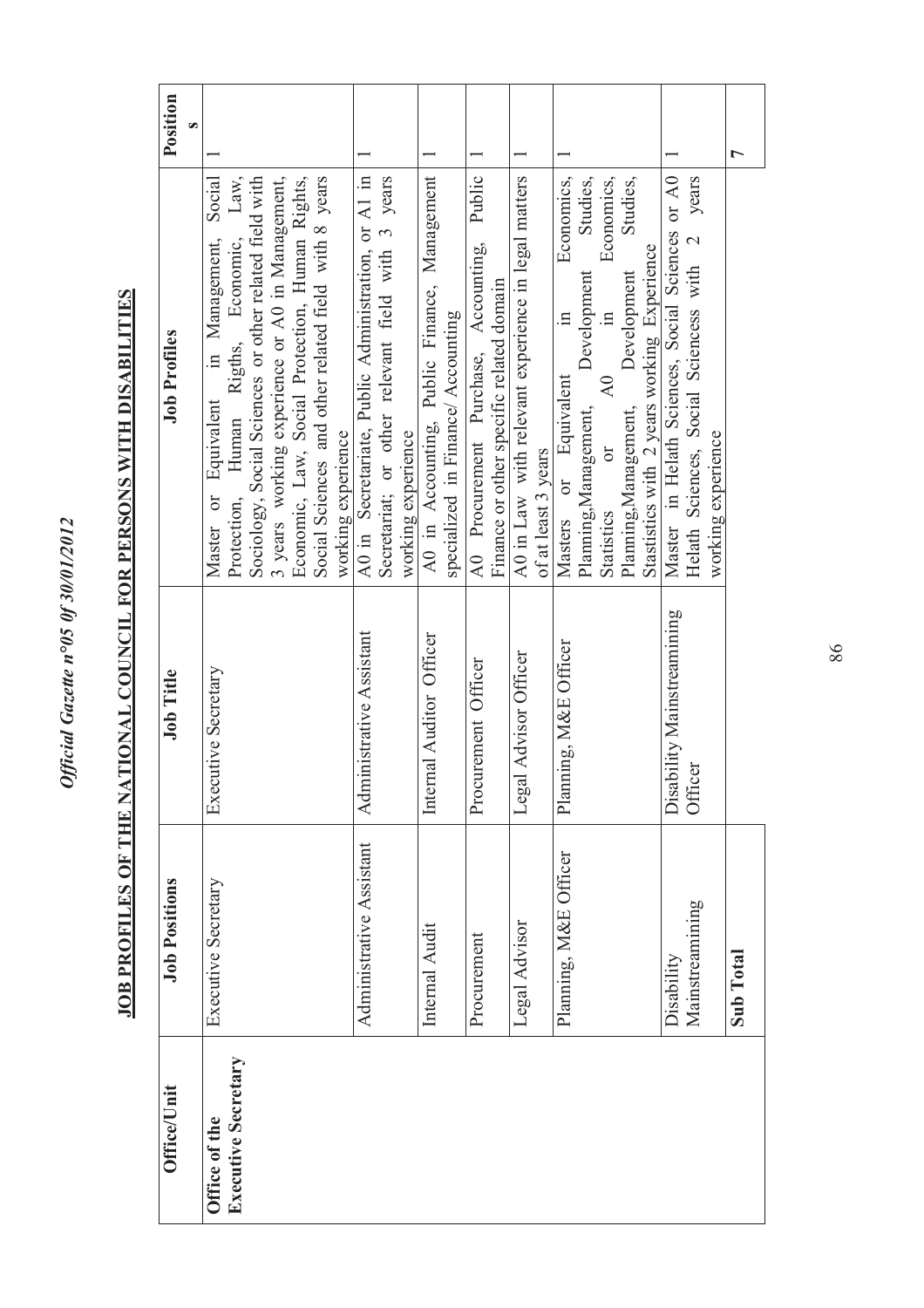| J                            |
|------------------------------|
|                              |
|                              |
| $\sim$ 0.7 $\sim$<br>ì       |
|                              |
|                              |
| $\frac{1}{2}$<br>N f 2 N / N |
| `<br>í                       |
|                              |
| 5<br>ŕ                       |
| 500<br>Š                     |
|                              |
|                              |
| z                            |
| ٦                            |
|                              |
| ŕ                            |
| l                            |
| t                            |
|                              |
|                              |
|                              |
|                              |
|                              |
|                              |
|                              |
| e<br>C                       |

| Economic and Social<br><b>Empowement Unit</b> | Director of Unit            | Director of Economic and<br>Social Empowement Unit | Economics, Law,<br>Management or A0 in Planning, Law, Economics,<br>$\overline{\mathbf{u}}$<br>Master or Equivalent |               |
|-----------------------------------------------|-----------------------------|----------------------------------------------------|---------------------------------------------------------------------------------------------------------------------|---------------|
|                                               |                             |                                                    | Management, or other relevant field with 2 years<br>working experience                                              |               |
|                                               | <b>Business Development</b> | <b>Business Development and</b>                    | $A0$ in<br>$\sigma$<br>Economics, Management<br>Master in                                                           |               |
|                                               | and Access to Finance       | Access to Finance Officer                          | years<br>Economics, Management with at least 2                                                                      |               |
|                                               |                             |                                                    | working experience                                                                                                  |               |
|                                               | Skills<br>Training and      | Skills<br>Training and                             | Sciences,<br>Social<br>in Human Resources,<br>Master                                                                | $\mathcal{C}$ |
|                                               | Development Officer         | Development Officers                               | Education, Health Sciences or A0 in Social Human                                                                    |               |
|                                               |                             |                                                    | Health<br>$\ddot{\phantom{0}}$<br>Resources, Social Sciences, Education                                             |               |
|                                               |                             |                                                    | Sciences with 2 years working experience                                                                            |               |
|                                               | Sports and Leisure          | Sport and Leisure Officer                          | or Equivalent in Physical Education<br>Master                                                                       |               |
|                                               |                             |                                                    | or A0 in Physical Education or other relevant field                                                                 |               |
|                                               |                             |                                                    | with 2 year working experience                                                                                      |               |
|                                               | Health & Counseling         | Health & Counseling Officer                        | Master or Equivalent in Psychology Clinic, Social                                                                   |               |
|                                               |                             |                                                    | Works, Health Sciences, Psychiatric and Psychology                                                                  |               |
|                                               |                             |                                                    | or A0 in Psychology Clinic, Social Works, Health                                                                    |               |
|                                               |                             |                                                    | Sciences, Psychiatric and Psychology with 2 years                                                                   |               |
|                                               |                             |                                                    | working experience                                                                                                  |               |
|                                               | Social Rehabilitation       | Social Rehabilitation Officer                      | Master or Equivalent in Psychology Clinic, Social                                                                   |               |
|                                               |                             |                                                    | Works, Health Sciences, Psychiatric and Psychology                                                                  |               |
|                                               |                             |                                                    | or A0 in Psychology Clinic, Social Works, Health                                                                    |               |
|                                               |                             |                                                    | Sciences, Psychiatric and Psychology with 2 years                                                                   |               |
|                                               |                             |                                                    | working experience                                                                                                  |               |
|                                               | Disability Friendly         | Disability Friendly                                | Master or Equivalent in Psychology Clinic, Social                                                                   |               |
|                                               | Communication               | Communication Officer                              | Works, Health Sciences, Psychiatric and Psychology                                                                  |               |
|                                               |                             |                                                    | or A0 in Psychology Clinic, Social Works, Health                                                                    |               |
|                                               |                             |                                                    | years<br>Sciences, Psychiatric and Psychology with 2                                                                |               |
|                                               |                             |                                                    | working experience                                                                                                  |               |
|                                               | <b>Sub Total</b>            |                                                    |                                                                                                                     | ∞             |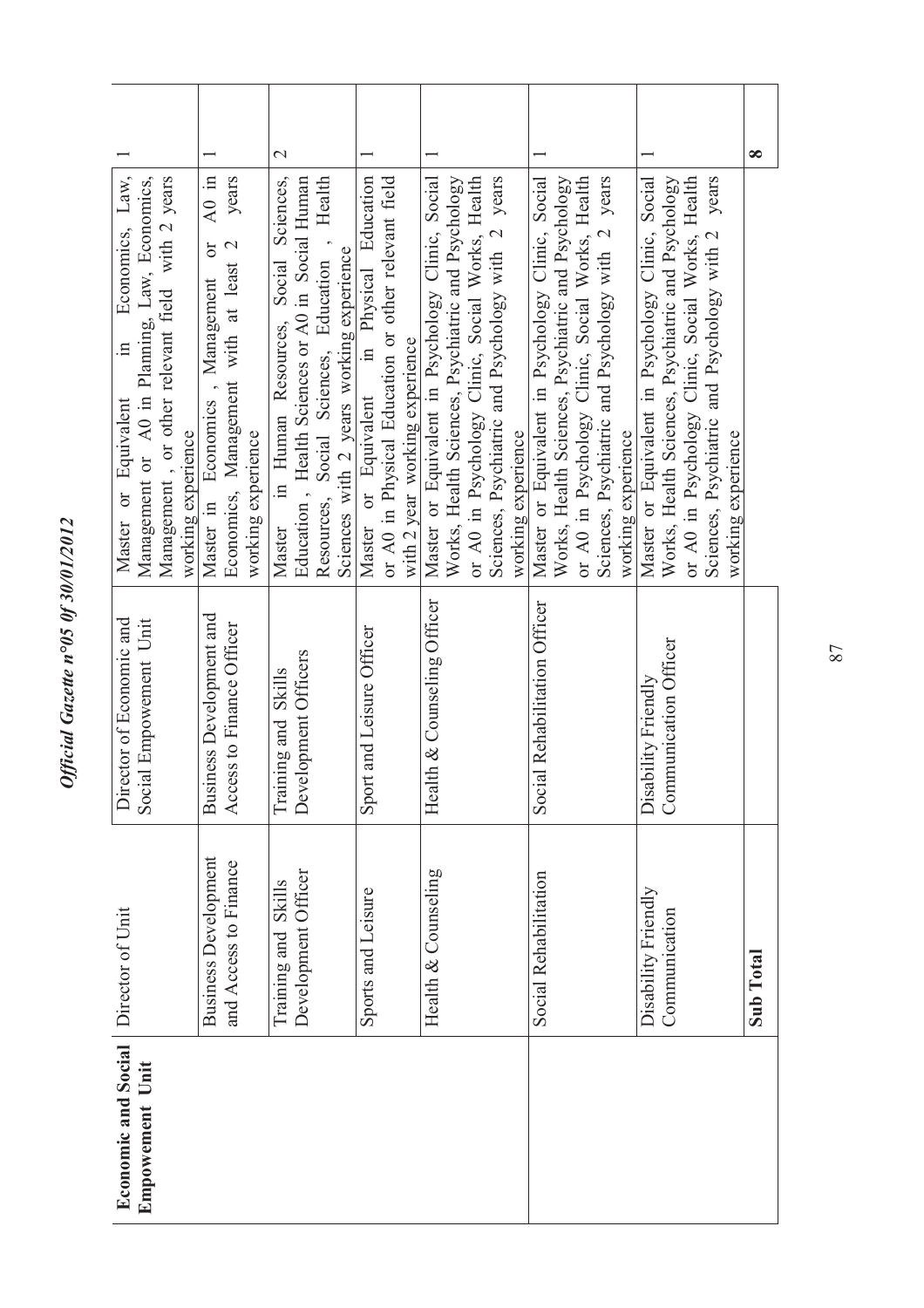| J                                                            |
|--------------------------------------------------------------|
| i<br>J                                                       |
|                                                              |
|                                                              |
|                                                              |
| ١                                                            |
| ֖ׅׅׅ֧֧֧֧֪֪ׅ֖֚֚֚֚֚֚֚֚֚֚֚֚֚֚֚֚֚֚֬֡֡֡֡֡֡֡֡֡֡֡֬֝֬֝֬֓֡֬֝֬֓֬֝֬֞֝֬֝ |
| ١                                                            |
| 0f30/01/2012<br>℩                                            |
| ۵                                                            |
| ٦<br>ĺ                                                       |
| SUO<br>∍                                                     |
|                                                              |
|                                                              |
|                                                              |
| Î                                                            |
|                                                              |
|                                                              |
|                                                              |
|                                                              |
|                                                              |
|                                                              |
|                                                              |
|                                                              |
|                                                              |

| Administrative and<br><b>Finance Unit</b> | Director of Unit             | Director of Administrative<br>and Finance Unit | Accounting Professional Qualification recognized by<br>$\Xi$<br>IFAC (ACCA,CPA,etc); or A0 in Public Finance,<br>years working<br>specializing<br>$\tilde{\phantom{0}}$<br>Management<br>Finance/Accounting, with<br>Accounting,<br>experience. |    |
|-------------------------------------------|------------------------------|------------------------------------------------|-------------------------------------------------------------------------------------------------------------------------------------------------------------------------------------------------------------------------------------------------|----|
|                                           | Accountant                   | Accountant Officer                             | Management<br>professional qualification recognized by IFAC<br>specializing in Finance/ Accounting, Plus Level II<br>A0 in Public Finance, Accounting,<br>(ACCA, CPA etc)                                                                       |    |
|                                           | <b>Budget</b>                | <b>Budget Officer</b>                          | Management<br>professional qualification recognized by IFAC<br>specializing in Finance/ Accounting, Plus Level II<br>A0 in Public Finance, Accounting,<br>(ACCA, CPA etc)                                                                       |    |
|                                           | Human Resources              | nan Resources Officer<br>Hum                   | A0 in Public administration or equivalent with atleast<br>3 years of experience in the field, Having computer<br>skills.                                                                                                                        |    |
|                                           | Logistics                    | Logistics Officer                              | administration or equivalent with at least 3 years of<br>Public<br>experience in the field, Having computer skills.<br>Economics,<br>Management,<br>$\mathbf{m}$<br>$\lambda 0$                                                                 |    |
|                                           | Database & ICT Officer       | Database & ICT Officer                         | A0 in Computer Science, Computer Engineering or<br>Communication Technology                                                                                                                                                                     |    |
|                                           | Secretary & Customer<br>Care | Secretary & Customer Care<br>Officer           | A0 in Public Relations, Communication, Marketing<br>or Other Relevant Field, Friendly, Outgoing<br>Personnality, Fluent in Kinyarwanda, English &<br>French                                                                                     |    |
|                                           | Sub Total                    |                                                |                                                                                                                                                                                                                                                 | ᡕ  |
|                                           | <b>GENERAL TOTAL</b>         |                                                |                                                                                                                                                                                                                                                 | 22 |